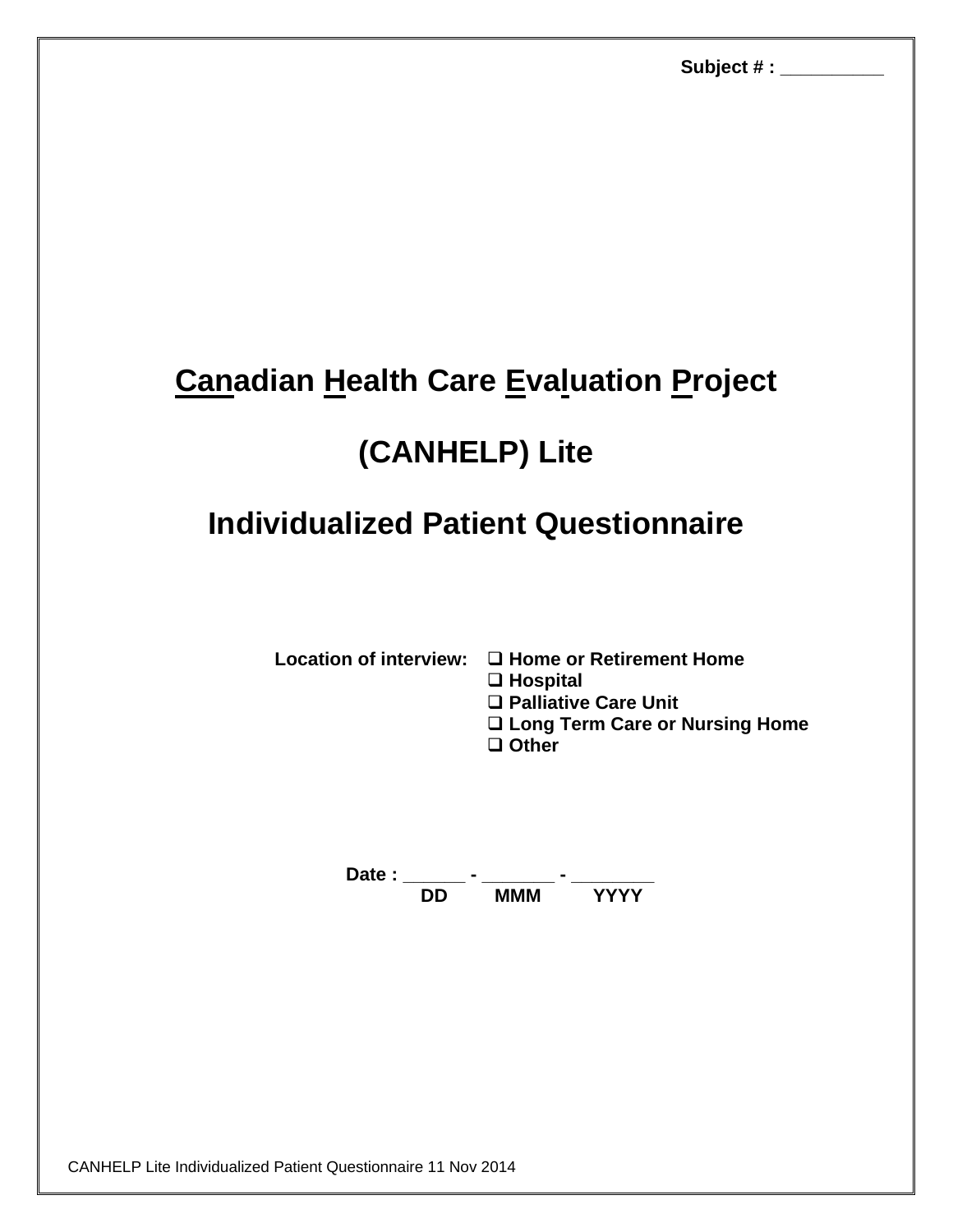## Instructions:

We are interested in improving the care that we are providing our patients and therefore would like to hear your views on the care you are receiving .The following questionnaire focuses on items that are considered important in terms of quality of care for people with serious, life threatening illnesses.

Each question addresses a different aspect of care. First you will be asked how important that aspect of care is to you. If you choose #1 "**Not at all Important"**, for example, you will be indicating that this aspect of care is one of the least important to you. At the other end of the scale, your choice of #5 "**Extremely Important**" will indicate that this aspect is, in your opinion, one of the most important aspects of the care.

Next, we will ask you how satisfied you are with the provision of that particular aspect of care by doctors, nurses, and other healthcare professionals who have cared for you *during the last month*. If you choose #1 "**Not at all Satisfied"**, for example, you will be indicating that this aspect of care did not meet any of your expectations. At the other end of the scale, your choice of #5 "**Completely Satisfied**" will indicate that this aspect of the care met or exceeded your expectations.

Your answers will be used to generate a report that identifies the things you say are most important and the things with which you are the least satisfied. This information will help the health care team to work with you to provide better quality care to you and your family. **Completely honest answers are most helpful!**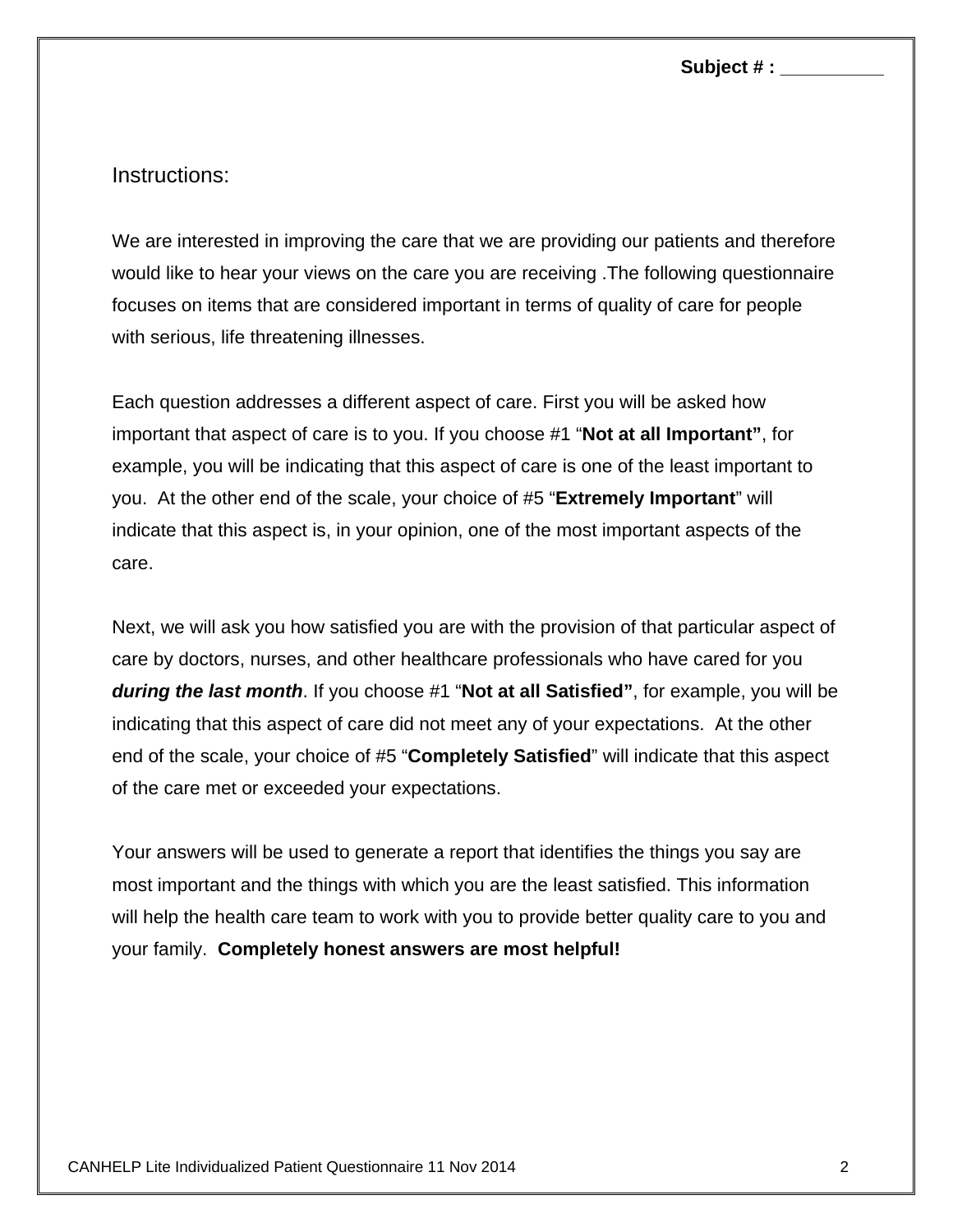| In the past month                                                                               |                                                                                                                                                                   |                      |                    |                    | Importance              |                     | <b>Satisfaction</b>  |                    |                    |                         |                      |  |
|-------------------------------------------------------------------------------------------------|-------------------------------------------------------------------------------------------------------------------------------------------------------------------|----------------------|--------------------|--------------------|-------------------------|---------------------|----------------------|--------------------|--------------------|-------------------------|----------------------|--|
| How important is this aspect of care?<br>How satisfied are you with the care you have received? |                                                                                                                                                                   | Not at all important | Not very important | Somewhat important | Very Important          | Extremely Important | Not at all satisfied | Not very satisfied | Somewhat satisfied | Very satisfied          | Completely satisfied |  |
|                                                                                                 |                                                                                                                                                                   | 1                    | $\overline{2}$     | $\overline{3}$     | $\overline{\mathbf{4}}$ | 5                   | 1                    | $\overline{2}$     | $\mathbf{3}$       | $\overline{\mathbf{4}}$ | $5\phantom{1}$       |  |
| <b>Relationship with the Doctors</b>                                                            |                                                                                                                                                                   |                      |                    |                    |                         |                     |                      |                    |                    |                         |                      |  |
| 1.                                                                                              | The doctor(s) took a personal interest in you.                                                                                                                    |                      |                    |                    |                         |                     |                      |                    |                    |                         |                      |  |
| 2.                                                                                              | The doctor(s) were available when you needed them<br>(by phone or in person).                                                                                     |                      |                    |                    |                         |                     |                      |                    |                    |                         |                      |  |
| 3.                                                                                              | You have trust and confidence in the doctor(s) who<br>looked after you.                                                                                           |                      |                    |                    |                         |                     |                      |                    |                    |                         |                      |  |
| <b>Illness Management</b>                                                                       |                                                                                                                                                                   |                      |                    |                    |                         |                     |                      |                    |                    |                         |                      |  |
| 4.                                                                                              | The doctors, nurses, and other health care<br>professionals who looked after you knew enough<br>about your health problems to give you the best<br>possible care. |                      |                    |                    |                         |                     |                      |                    |                    |                         |                      |  |
| 5.                                                                                              | You were treated by doctors, nurses, and other health<br>care professionals in a manner that preserved your<br>sense of dignity.                                  |                      |                    |                    |                         |                     |                      |                    |                    |                         |                      |  |
| 6.                                                                                              | Your physical symptoms (for example: pain, shortness<br>of breath, nausea) were adequately assessed and<br>controlled.                                            |                      |                    |                    |                         |                     |                      |                    |                    |                         |                      |  |
| 7.                                                                                              | Your emotional problems (for example: depression,<br>anxiety) were adequately assessed and controlled.                                                            |                      |                    |                    |                         |                     |                      |                    |                    |                         |                      |  |
| 8.                                                                                              | You received help with personal care (for example:<br>bathing, toileting, dressing, eating) when needed.                                                          |                      |                    |                    |                         |                     |                      |                    |                    |                         |                      |  |
| 9.                                                                                              | You received good care when a family member was<br>not able to be with you.                                                                                       |                      |                    |                    |                         |                     |                      |                    |                    |                         |                      |  |
| 10.                                                                                             | You were able to manage the financial costs<br>associated with your illness.                                                                                      |                      |                    |                    |                         |                     |                      |                    |                    |                         |                      |  |
| 11.                                                                                             | The environment or the surroundings in which you<br>received care were calm and restful.                                                                          |                      |                    |                    |                         |                     |                      |                    |                    |                         |                      |  |